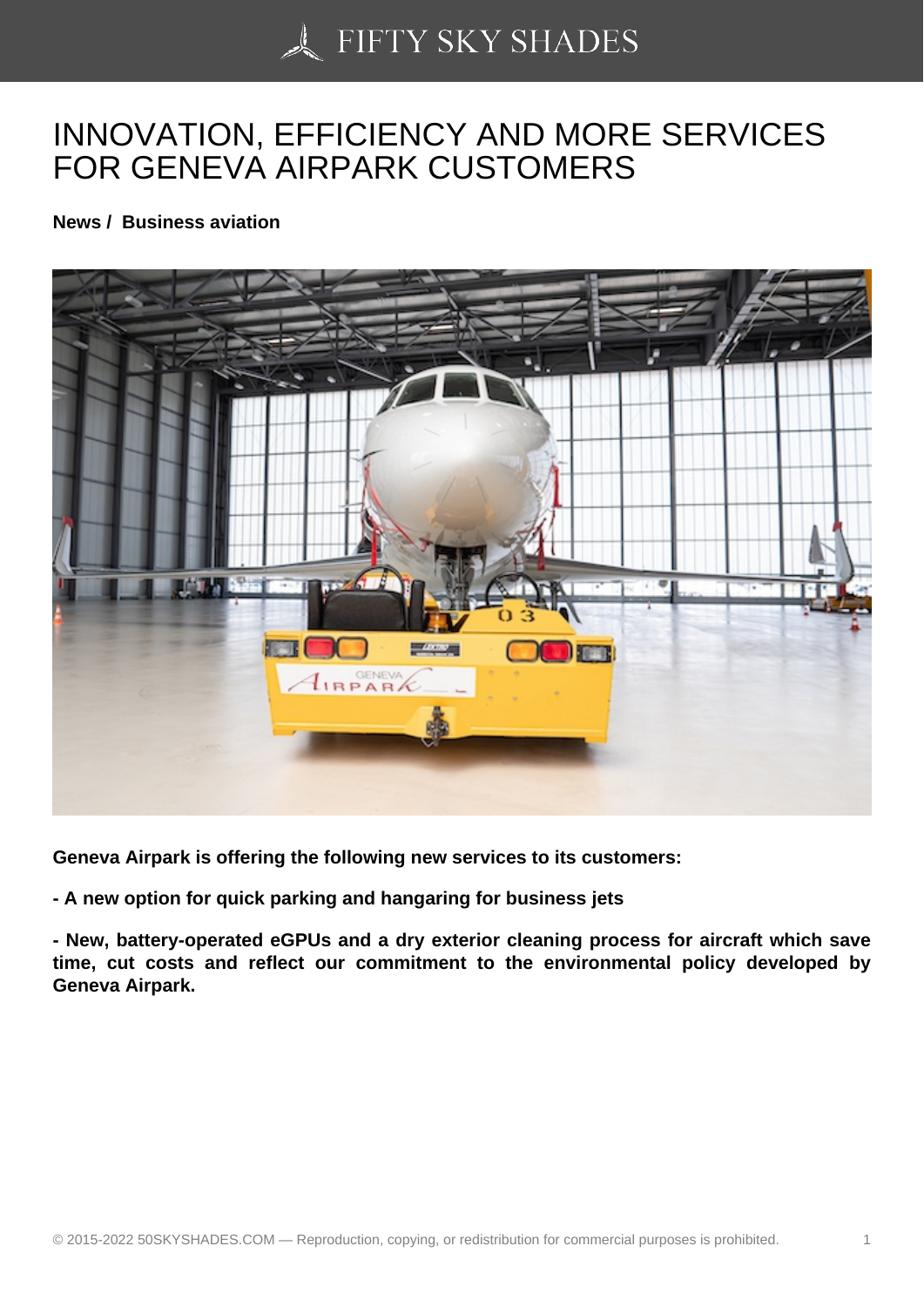

**Now you can reserve covered storage at a moment's notice**

Geneva Airpark is strengthening its Daily Flexibility options for business jet parking at Geneva Airport. Along with our offers for up to 3 hours, 3-8 hours and 8 -24 hours, it is now possible to make a last-minute reservation for hangaring your aircraft.

Our clients just have to contact us as soon as their aircraft arrives at Geneva to take advantage of our hangar and made-to-measure services.

## **Four new Zero Emission eGPUS**

Geneva Airpark has shown its commitment to innovation and environmentally-friendly development by acquiring all electric ITWGSE 7400 Zero Emission eGPUs. These allow users to avoid the current constraints on the use of APUs (10 minutes on arrival / 30 minutes on departure) and reduce costs. These new-generation, high performance APUs, which are powered by batteries, are highly maneuverable. They will eliminate noise nuisance and fuel use and limit electricity consumption, thanks to an optimal charging time and battery life.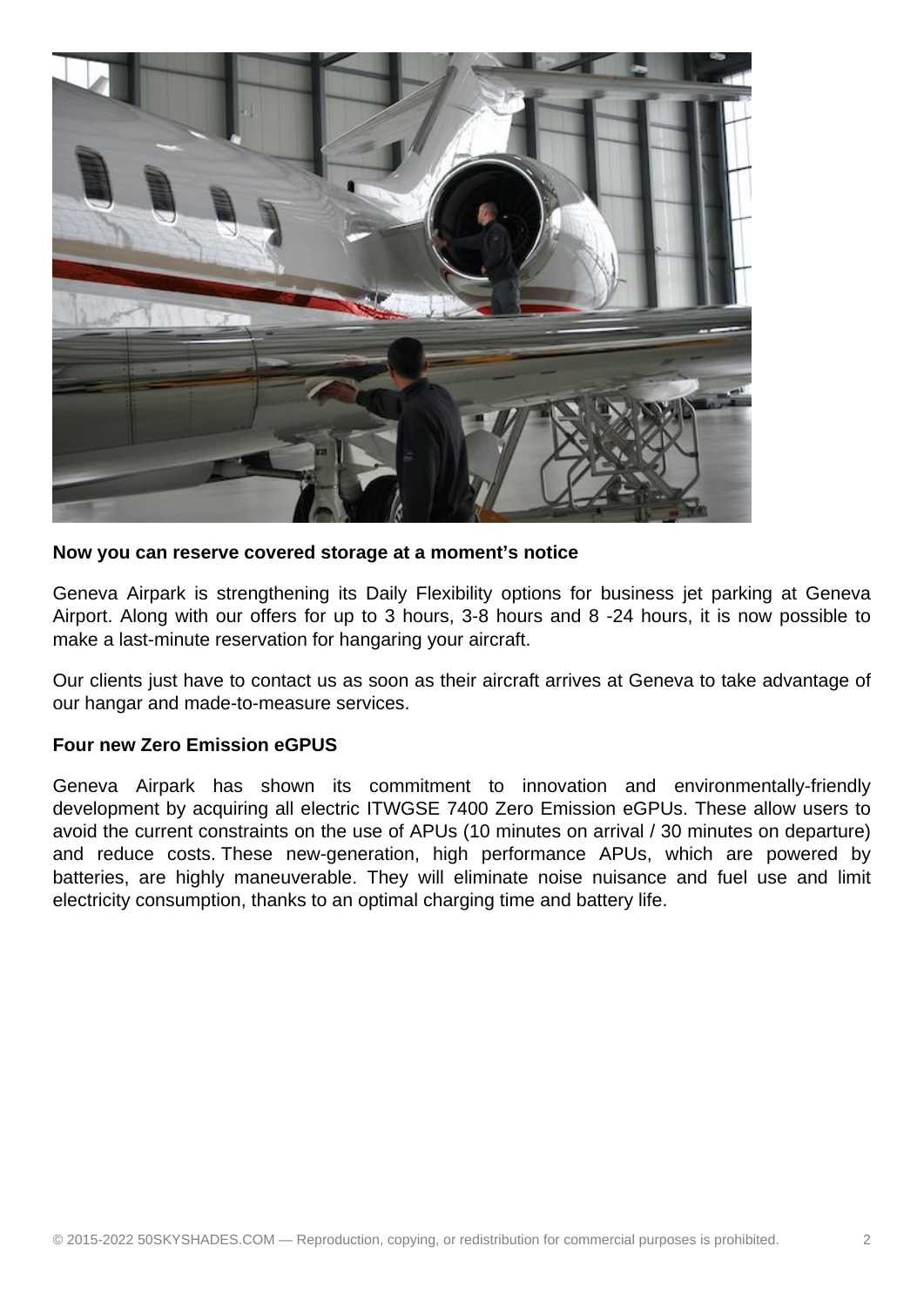

## **Dry cleaning of aircraft exteriors**

Another new service Geneva Airpark is offering to its clients is the exterior dry cleaning of business jets using the SKYWASH® product range. This process not only cleans the aircraft gently, but also polishes the surfaces for a lasting shine.

This non-abrasive formula is a real time-saver, as it eliminates all trace of de-icing products, as well as the drying, greasing and lubrication operations that are essential after a water clean.

As well as being more efficient and offering long-term protection against corrosion and other irritants (UV, salt, acid rain etc.), the water-based process is also more environmentally friendly, as it avoids the use of water during cleaning.